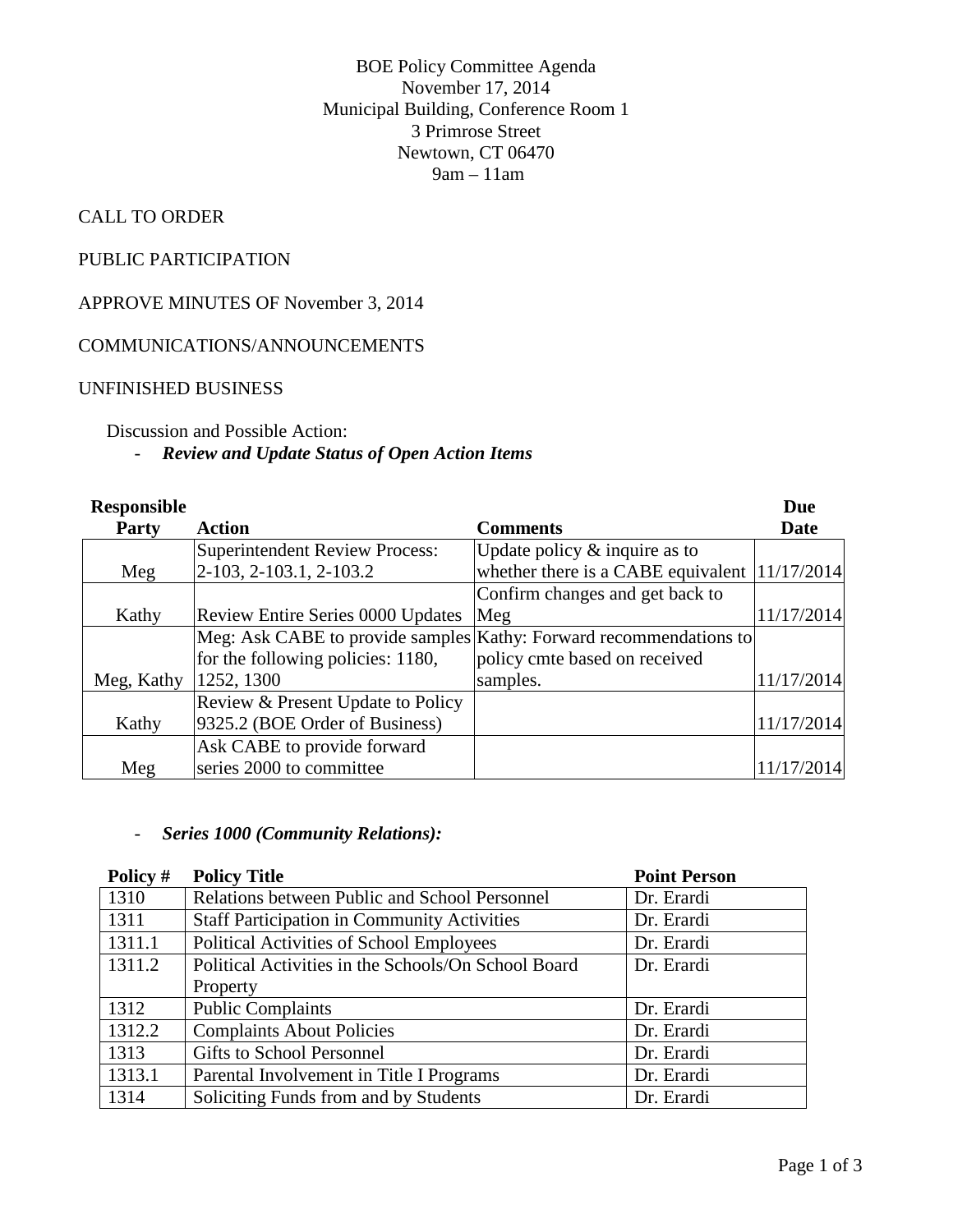# BOE Policy Committee Agenda November 17, 2014 Municipal Building, Conference Room 1 3 Primrose Street Newtown, CT 06470  $9am - 11am$

| Policy # | <b>Policy Title</b>                                  | <b>Point Person</b> |
|----------|------------------------------------------------------|---------------------|
| 1315     | Distribution of Materials to School/Personnel        | Dr. Erardi          |
| 1316     | <b>Relations Between Public and School Personnel</b> | Dr. Erardi          |
| 1316.1   | <b>Public Conduct at School Activities</b>           | Dr. Erardi          |
| 1320     | <b>Relations Between Public and Students</b>         | Dr. Erardi          |
| 1321     | <b>Public Performance by Students</b>                | Dr. Erardi          |
| 1321.1   | Public Performance by School Music Organizations     | Dr. Erardi          |
| 1322     | <b>Contests for Students</b>                         | Ms. Roche           |
| 1323     | <b>Gifts to Students</b>                             | Ms. Roche           |
| 1324     | Soliciting Funds from and by Students                | Ms. Roche           |
| 1325     | <b>Advertising and Promotion</b>                     | Ms. Roche           |
| 1326     | Solicitations by Staff Members                       | Ms. Roche           |
| 1327     | Relations With Youth Organizations                   | Ms. Roche           |
| 1330     | Use of School Facilities                             | Ms. Roche           |
| 1330.1   | Use of School Fields by Outside Organizations        | Ms. Roche           |
| 1331     | <b>Smoke Free Environment</b>                        | Ms. Roche           |
| 1332     | Assignment of Personnel to Cover School              | Ms. Roche           |
|          | Events/Activities                                    |                     |
| 1340     | <b>Access to School Procedures and Materials</b>     | Ms. Roche           |
| 1350     | Senior Citizens' Benefits                            | Ms. Roche           |
| 1360     | Awards and Scholarships                              | Ms. Roche           |
| 1400     | Relations between other Governmental Agencies and    | Ms. Roche           |
|          | the Schools                                          |                     |
| 1410     | <b>Local Units</b>                                   | Ms. Hamilton        |
| 1411     | Law Enforcement Agencies                             | Ms. Hamilton        |
| 1412     | Fire Department                                      | Ms. Hamilton        |
| 1413     | <b>Health Department</b>                             | Ms. Hamilton        |
| 1414     | <b>Welfare Department</b>                            | Ms. Hamilton        |
| 1415     | <b>Recreation Department</b>                         | Ms. Hamilton        |
| 1416     | <b>Fiscal Authority</b>                              | Ms. Hamilton        |
| 1420     | County and Intermediate Units;(RESC)                 | Ms. Hamilton        |
| 1430     | <b>State Government</b>                              | Ms. Hamilton        |
| 1440     | <b>Federal Government</b>                            | Ms. Hamilton        |
| 1500     | Relations between Area, State, Regional and National | Ms. Hamilton        |
|          | Associations and the Schools                         |                     |
| 1510     | Area Associations                                    | Ms. Hamilton        |
| 1520     | <b>State Associations</b>                            | Ms. Hamilton        |
| 1530     | <b>Regional Associations</b>                         | Ms. Hamilton        |
| 1540     | <b>National Associations</b>                         | Ms. Hamilton        |
| 1600     | Relations between Non-Public and other Educational   | Ms. Hamilton        |
|          | Organizations and the Schools                        |                     |
| 1610     | Parochial Schools                                    | Ms. Hamilton        |